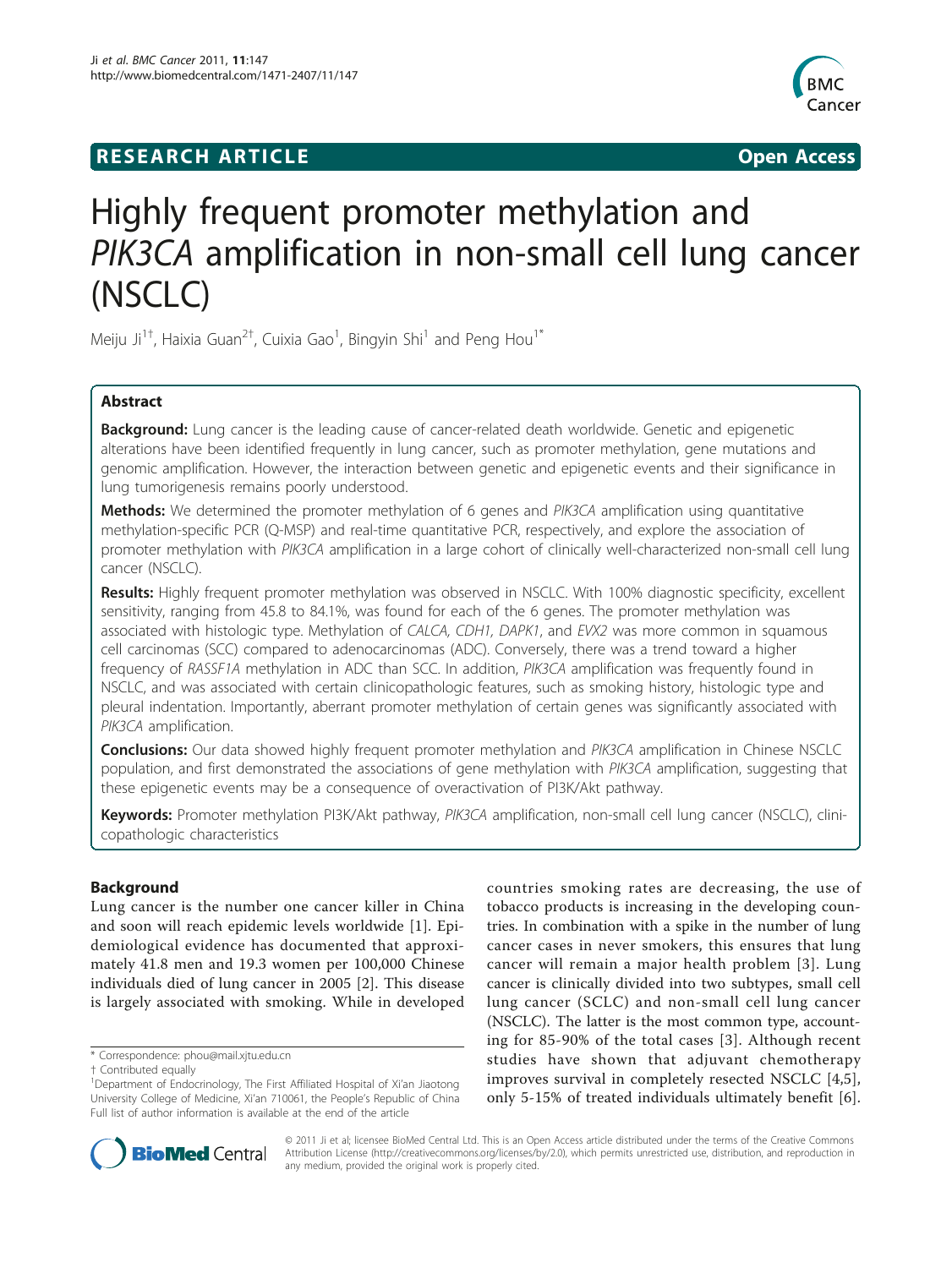<span id="page-1-0"></span>Despite the fact that the cause of most lung cancer is well know, the disease has proven difficult to diagnosis early and treat successfully, reflecting limited advances in our understanding of the molecular mechanisms underlying lung carcinogenesis.

Currently, mutations in the  $K-ras$  oncogene,  $p53$ tumor suppressor gene, and epidermal growth factor receptor (EGFR) gene have been found frequently in lung tumors and implicated in lung carcinogenesis [[7-9](#page-9-0)]. In addition, genomic abnormalities represent another major signature of neoplastic transformation and tumor progression [\[10](#page-9-0)]. Chromosome copy number abnormalities in lung cancer have been frequently identified using comparative genomic hybridization (CGH) assay [\[11,12](#page-9-0)], including genomic amplification of PIK3CA which codes the phosphatidylinositol-3-kinase (PI3K) catalytic subunit  $\alpha$  [[13\]](#page-9-0). PIK3CA is generally activated by a series of cell surface tyrosine kinase receptors [[14\]](#page-9-0). Upon activation, PIK3CA binds to its heterodimer, p85, and promotes the phosphorylation of Akt. Activated Akt phosphorylates down-stream protein effectors and amplifies the signaling cascade, enhancing cell proliferation and survival [\[15](#page-9-0)]. The previous studies have shown that PIK3CA amplification was more frequently observed in squamous cell carcinomas (SCC) than adenocarcinomas (ADC), which was closely associated with increased Akt activity in SCC [[12](#page-9-0),[13\]](#page-9-0), suggesting that PIK3CA amplification, in addition to K-ras and EGFR mutations, may be another major cause of overactivation of PI3K/Akt pathway that promotes lung tumorigenesis.

In addition to genetic factors, promoter methylation is an alternative mechanism underlying inactivation of tumor-associated genes in lung carcinogenesis [\[16,17](#page-9-0)]. Currently, methylated gene profiles have been widely studied in lung cancer [[18,19](#page-9-0)]. Of note, although it has been suggested that epigenetic alterations of genes can occur as a consequence of, or coexist with, aberrant signaling of certain oncogenic pathways activated by genetic alterations, such as PIK3CA amplification, EGFR mutation and  $K-ras$  mutation [[20,21\]](#page-9-0), the interaction between genetic and epigenetic alterations in lung cancer still remains poorly understood.

In the present study, we used quantitative methylation-specific PCR (Q-MSP) to evaluate methylation levels of a panel of cancer-related genes in a cohort of clinically well-characterized NSCLC samples, including CALCA, CDH1, DAPK1, EVX2, PAX6, and RASSF1A, and further explore the association of promoter methylation of these genes with PIK3CA amplification.

#### Methods

#### Clinical samples and DNA isolation

With the institutional review board approval, 96 tissue samples from 96 NSCLC patients and 15 controls from non-cancerous respiratory diseases, including 6 patients with pulmonary tuberculosis, 4 patients with brochiectasis and 5 patients with pulmonary abscess, were randomly obtained from the First Affiliated Hospital of China Medical University, P.R. China. Of these controls, the mean age was 60.7 years, and over 60 years of age accounts for 47%. Sixty-seven percent of controls were male. Seventy-three percent of controls had a history of smoking. The clinicopathologic characteristics of NSCLC cases are shown in Table 1. None of these NSCLC patients received chemotherapy and radiotherapy before the surgery. Informed consent was obtained from each NSCLC patient before the surgery. All of the

|  |  | Table 1 Clinicopathologic features of NSCLC cases |  |  |  |  |
|--|--|---------------------------------------------------|--|--|--|--|
|--|--|---------------------------------------------------|--|--|--|--|

| <b>Characteristics</b>          | No. of patients (%) |
|---------------------------------|---------------------|
| Gender                          |                     |
| Male                            | 66 (69)             |
| Female                          | 30(31)              |
| Age (mean years $\pm$ S.D.)     | $58.9 \pm 9.2$      |
| $\leq 60$                       | 56 (58)             |
| >60                             | 40 (42)             |
| Smoking history                 |                     |
| No                              | 30 (31)             |
| Yes                             | 66 (69)             |
| Tumor size (mean cm $\pm$ S.D.) | $3.9 \pm 1.7$       |
| $1 - 3$                         | 37 (38)             |
| $3 - 5$                         | 44 (46)             |
| > 5                             | 15(16)              |
| Histologic type                 |                     |
| Adenocarcinoma (ADC)            | 30 (31)             |
| Squamous (SSC)                  | 66 (69)             |
| Histologic stage                |                     |
| I                               | 54 (56)             |
| $\parallel$                     | 32 (34)             |
| $\parallel$                     | 10 (10)             |
| Lymph node metastasis           |                     |
| No                              | 70 (73)             |
| Yes                             | 26 (27)             |
| Pleural indentation             |                     |
| No                              | 75 (78)             |
| Yes                             | 21 (22)             |
| Invasion or Adhesion            |                     |
| No                              | 65 (68)             |
| Yes                             | 31 (32)             |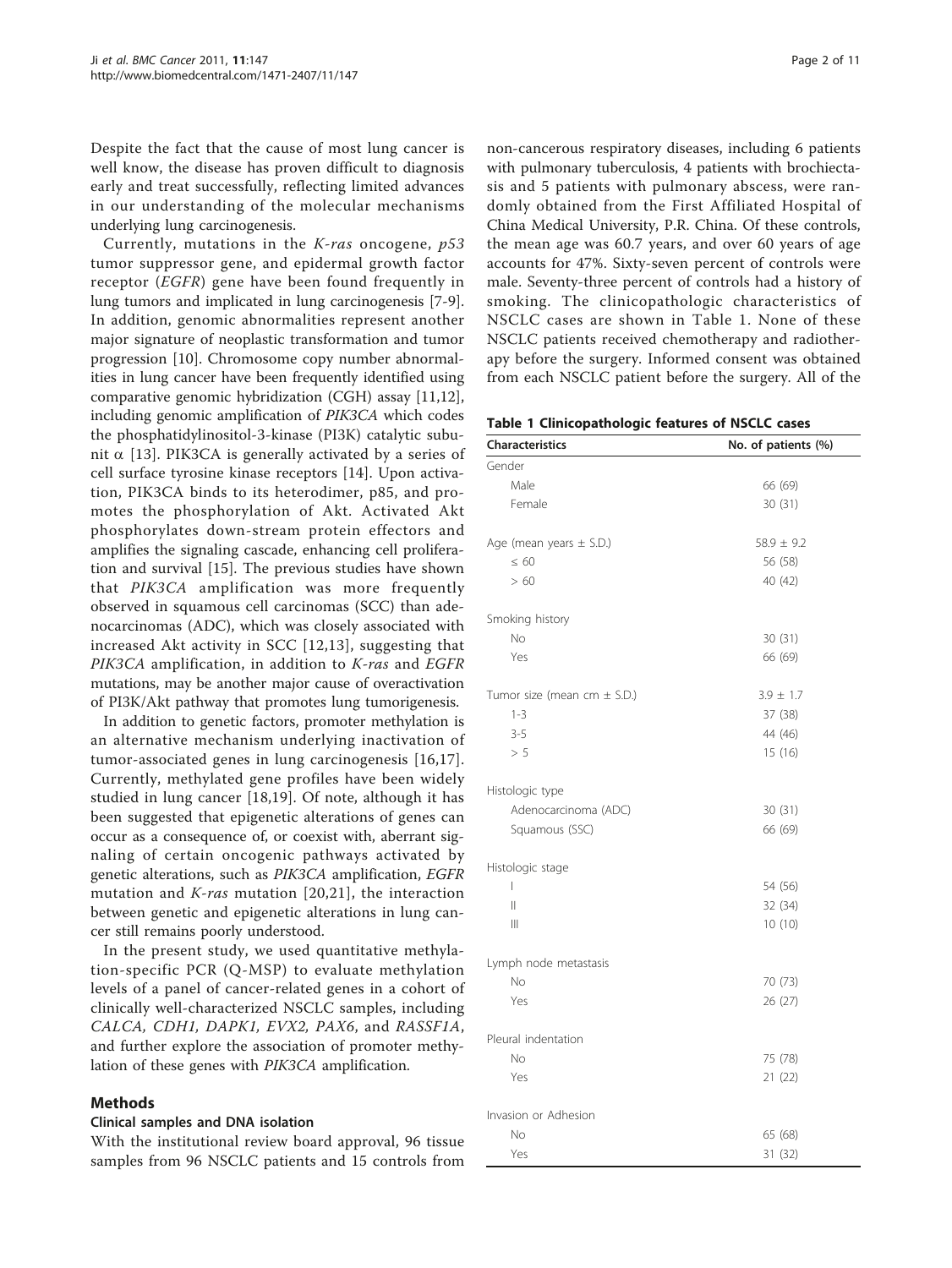samples were reviewed by a pathologist at Department of Pathology of the Hospital to identify histologic type and other tumor characteristics. The samples were treated and genomic DNA was isolated from paraffinembedded tissues as previously described [\[22\]](#page-9-0), using xylene to remove pareffin and sodium dodecyl sulfate (SDS) and proteinase K to digest tissues, followed by phenol-chloroform extraction and ethanol precipitation of DNA.

## Sodium bisulfite treatment

Bisulfite processing of DNA was performed in principle as described previously [[20\]](#page-9-0). Briefly, a final volume of 20 μl of H<sub>2</sub>O containing 2 μg genomic DNA, 10 μg salmon sperm DNA, and 0.3 M NaOH was incubated at 50°C for 20 min to denature the DNA. The bisulfite reaction was performed in 500 μl of a freshly prepared solution containing 3 M sodium bisulfite (Sigma, Saint Louis, MO), 10 mM hydroquinone (Sigma, Saint Louis, MO) at 70°C for 2-3 h. DNA was subsequently recovered by a Wizard DNA Clean-Up System (Promega Corp., Madison, WI) following the instructions of the manufacturer, and desulphonated in 0.2 M NaOH at 37°C for 10 minutes, neutralized by ammonium acetate, alcohol precipitated, dried, and then dissolved in 30 μl of deionized  $H_2O$ . After bisulfite processing, all unmethylated cytosine residues converted to uracil, whereas the methylated cytosine residues remained unchanged. Bisulfited-modified DNA samples were stored at -80°C until use.

## Quantitative methylation-specific PCR (Q-MSP) assay

The Q-MSP protocol was as described previously [[20](#page-9-0)]. Briefly, the Q-MSP assay was carried out in a final volume of 20 μl on a 96-well plate using an ABI 7500 Fast Real-Time PCR System (Perkin-Elmer, Foster City, CA). The reaction mixture contained 3 μl bisulfite-treated DNA, 600 nM each primer, 200 nM TaqMan probe, 5.5 mM MgCl2, 0.6 U platinum Taq polymerase, 200 μM each of deoxyguanosine triphosphate, and 2% Rox reference. Q-MSP was run at 95°C for 2 min, followed by 40 cylces at 95°C for 15 sec and 60°C for 1 min.

Each sample was run in triplicate and each plate contained multiple water blanks and serial dilutions of positive methylated controls to construct the standard curve. Methylated DNA samples, used as positive controls, were obtained by in vitro treatment of leukocyte DNA with Sss I DNA methylase (New Engliand Biolabs, Beverly, MA). To determine the relative level of methylation, the ratio of the value of the gene of interest over the value of the internal reference gene  $(\beta$ -*actin*) was used in the current detection system. The primers and TaqMan probes used in the present study were presented in Table 2.

## Copy number analysis of PIK3CA with real-time quantitative PCR

We used a real-time quantitative PCR technique to analyze the copy number of PIK3CA gene on an ABI 7500 Fast Real-Time PCR System (Perkin-Elmer, Foster City, CA) as described previously [[22\]](#page-9-0). This method was well established and validated by florescence in situ hybridization (FISH) [[22](#page-9-0),[23](#page-9-0)], which has been widely used in the various cancers [[22-25](#page-9-0)]. Specific primers and probes were designed using Primer Express 3.0 (Applied Biosystems) to amplify  $PIK3CA$  and  $\beta$ -actin genes as described previously [[22\]](#page-9-0). The reaction of quantitative PCR was repeated twice, and  $\beta$ -actin was run in parallel to normalize the amount of input DNA. A standard curve was established using serial dilutions of normal leukocyte DNA with a quantity range of 0.01-20 ng/μl. Amplification of PIK3CA gene was defined by a copy number  $\geq 4$ .

## Statistical analysis

A methylation positive result was defined when the ratio was above a certain cut-off value. The relative level of methylation varied significantly among the 6 genes and the cut-off points were thus studied for each gene individually. To define cut-off value of each gene, we construct receiver operating characteristic (ROC) curves using the Medcalc Software (MedCalc Software bvba, Belgium). The area under ROC curve is a measure of the ability of a continuous marker to

Table 2 Quantitative methylation-specific PCR primer and TaqMan probe sequences used in the present study

| Genes            | Forward primer sequence $(5' \rightarrow 3')$ Probe sequence $(5' \rightarrow 3')$ |                                           | Reverse primer sequence $(5' \rightarrow 3')$ |
|------------------|------------------------------------------------------------------------------------|-------------------------------------------|-----------------------------------------------|
| <b>CALCA</b>     | GTTTTGGAAGTATGAGGGTGACG                                                            | 6FAM-ATTCCGCCAATACACAACAACCAATAAACG-TAMRA | <b>TTCCCGCCGCTATAAATCG</b>                    |
| CDH <sub>1</sub> | AATTTTAGGTTAGAGGGTTATCGCGT                                                         | 6FAM-CGCCCACCCGACCTCGCAT-TAMRA            | <b>TCCCCAAAACGAAACTAACGAC</b>                 |
| DAPK1            | GGATAGTCGGATCGAGTTAACGTC                                                           | 6FAM-TTCGGTAATTCGTAGCGGTAGGGTTTGG-TAMRA   | CCCTCCCAAACGCCGA                              |
| EVX <sub>2</sub> | TCGTTGGCGGGTGGGTATAG                                                               | 6FAM-CTTCACTCCAAACCGCTCCTCATCTCCCG-TAMRA  | ACGCCGATAACAACCATTTTAACG                      |
| PAX <sub>6</sub> | ATATAGGACGGCGGTTTAGGTTG                                                            | 6FAM-CCCAAAATCCGACCGACTCCAACCCCTA-TAMRA   | <b>TTCCGACCGAACGAAAACCTAC</b>                 |
| RASSF1A          | GCGTTGAAGTCGGGGTTC                                                                 | 6FAM-ACAAACGCGAACCGAACGAAACCA-TAMRA       | <b>CCCGTACTTCGCTAACTTTAAACG</b>               |
| $\beta$ -Actin   | TGGTGATGGAGGAGGTTTAGTAAGT                                                          | 6FAM-ACCACCACCCAACACACAATAACAAACACA-TAMRA | AACCAATAAAACCTACTCCTCCCTTAA                   |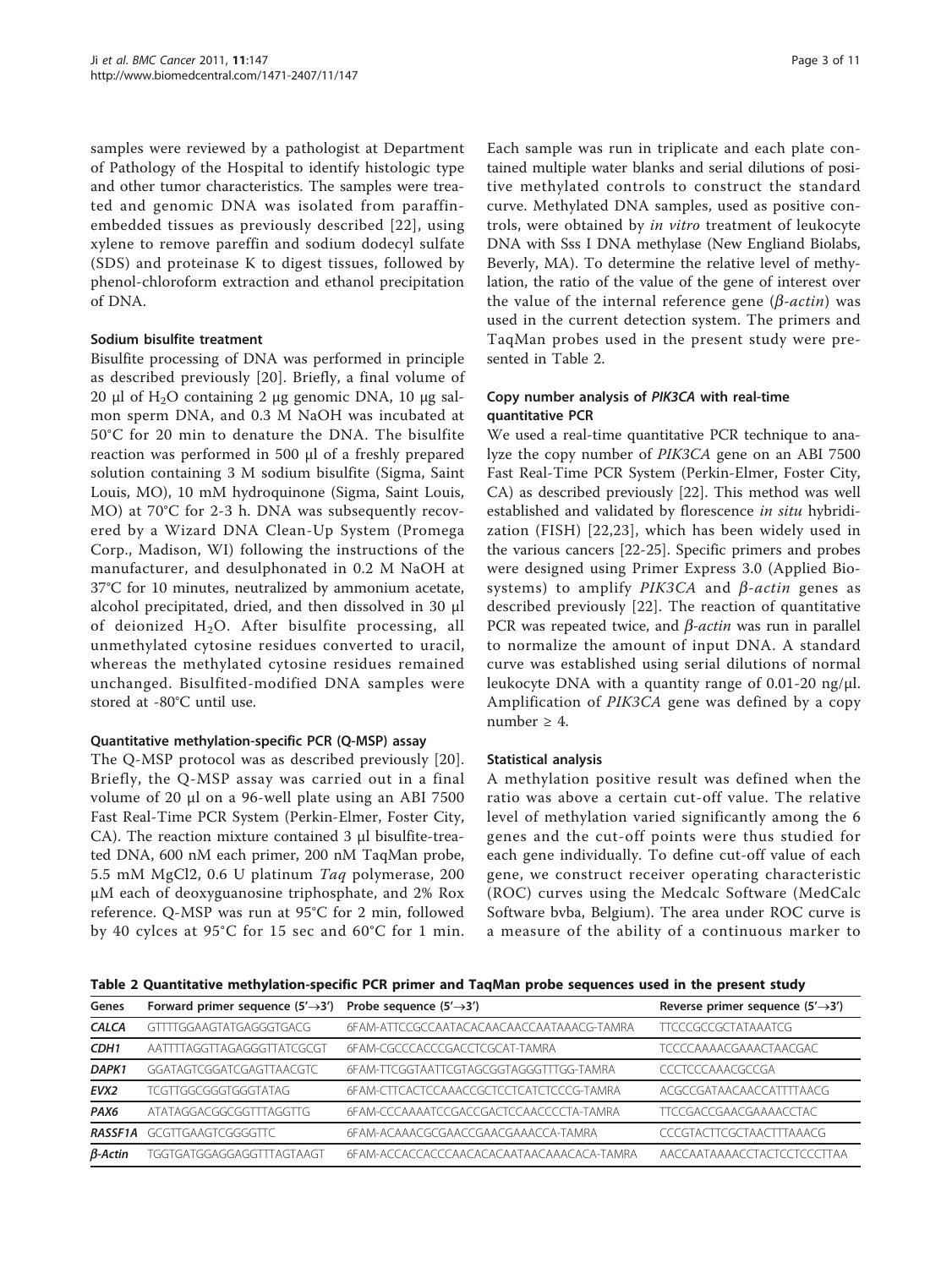accurately classify tumor and non-tumor tissue. Such a curve is a plot of sensitivity vs. 100 minus specificity values associated with all dichotomous markers that can be formed by varying the cut-off values used to define a marker "positive". As an useful biomarker for early diagnosis and prognostic evaluation of diseases, its specificity should be more important than its sensitivity. Hence, in the present study, cut-offs were obtained in order to achieve 100% specificity. Factors (promoter methylation and PIK3CA amplification) associated with clinicopathological characteristics of tumor were assessed univariately using the Medcalc Software (MedCalc Software bvba, Belgium). Similarly, univariate models were examined the association between gene methylation and PIK3CA amplification. Multivariate models were then developed that adjusted for the most important covariates, including smoking history, histologic type, and lymph node metastasis. Sample means were compared using unpaired t-test, assuming unequal variances, and all tests were twotailed. P values <0.05 were considered significant. All statistical analyses were performed using the SPSS statistical package (11.5, Chicago, IL, USA).

## Results

#### NSCLC patient profiles

In the present study, we analyzed the promoter methylation of 6 genes using Q-MSP technique in 96 well-characterized NSCLC patients. As shown in Table [1,](#page-1-0) the mean age of all NSCLC cases was 58.9 years, and the cases with age >60 years accounts for 42%. Males were more frequent than females (69% vs. 31%). Sixty-nine percent of cases had a history of smoking. Ninety percent of NSCLC cases had surgical stage I and II disease and 84% had tumors < 5 cm. By histology, 31% of patients were ADC, and 69% were SCC. The cases with lymph node metastasis, pleural indentation and invasion or adhesion were in 26/96 (27%), 21/96 (22%), and 31/ 96 (32%), respectively.

## Frequent promoter methylation and PIK3CA amplification in NSCLC

We used Q-MSP assay to examine promoter methylation of CALCA, CDH1, DAPK1, EVX2, PAX6, and RASSF1A genes in a large cohort of NSCLC samples. As shown in Figure [1,](#page-4-0) the overall methylation level of each of 6 genes was higher in NSCLC tissues than in noncancerous lung tissues, particularly CALCA ( $P < 0.01$ ), CDH1 (P < 0.01), EVX2 (P < 0.01), PAX6 (P < 0.001), and *RASSF1A* ( $P < 0.05$ ). To distinguish NSCLC from non-cancerous lung tissues, we set up appropriate cutoff values, and used them to determine diagnostic sensitivity and specificity. As shown in Figure [2,](#page-5-0) with 100%

diagnostic specificity for each of the 6 genes, the sensitivity of CALCA, CDH1, DAPK1, EVX2, PAX6, and RASSF1A was 69.2%, 45.8%, 84.1%, 63.6%, 75.7%, and 72.9%, respectively. With a gene copy number of four or more defined as amplification, we found the incidence of PIK3CA amplification in NSCLC was 31.3% (30/96) in the present study. Of note, among all cases with PIK3CA amplification, only two cases were ADC, the remaining cases were SCC.

## Association of promoter methylaton and PIK3CA amplification with clinicopathological characteristics in NSCLC

Among all clinicopathologic characteristics, promoter methylation was associated with histologic type (Figure [3\)](#page-6-0). The univariate analyses showed that methylation of CALCA, CDH1, DAPK1, and EVX2 was common in SCC compared to ADC, particularly in  $CDH1$  (OR = 2.63, 95% CI = 1.05-6.60) and *DAPK1* (OR = 6.64, 95%)  $CI = 1.85 - 23.8$ ) (Figure [3](#page-6-0)). Conversely, there was a trend toward a higer frequency of RASSF1A methylation in ADC than SCC (Figure [3](#page-6-0)). Moreover, there was a trend toward a positive association between CALCA methylation and invasion or adhesion (OR = 2.44, 95%  $CI = 0.88-6.79$ . Similarly, there was a trend toward a higher frequency of DAPK1 methylaton in patients with lymph node metastasis than without metastasis (OR = 5.17, 95% CI = 0.64-42.0) (Figure [3](#page-6-0)). Of interest, RASSF1A methylation was negatively associated with smoking history, lymph node metastasis, and invasion or adhesion, respectively, although these associations did not reach statistical difference (Figure [3\)](#page-6-0), suggesting that RASSF1A methylation may be an early event in lung tumorigenesis, which further confirmed a previous study. However, no association was found between promoter methylation and other clinocopathologic characteristics, including gender, age, quantity of cigarette smoking, tumor size, and pleural indentation (data not shown).

Similar to a previous study [[25\]](#page-9-0), PIK3CA gene was more frequently amplified in NSCLC, and was not amplified in non-cancerous lung tissues in the present study. The results showed that there was a trend toward a higher frequency of PIK3CA amplification in males than females (24/66 in males and 6/30 in females) (Figure [4\)](#page-7-0). PIK3CA amplification was significantly frequent in smokers compared to never-smokers (25/66 in smokers and  $5/30$  in never-smokers; OR = 3.05, 95% CI = 1.03-8.90), and in SCC compared to in ADC (28/66 in SCC and 2/30 in ADC; OR = 10.3, 95% CI = 2.27-47.0) (Figure [4](#page-7-0)). Of note, there was a trend toward a negative association between PIK3CA amplification and pleural indentation in NSCLC (Figure [4\)](#page-7-0).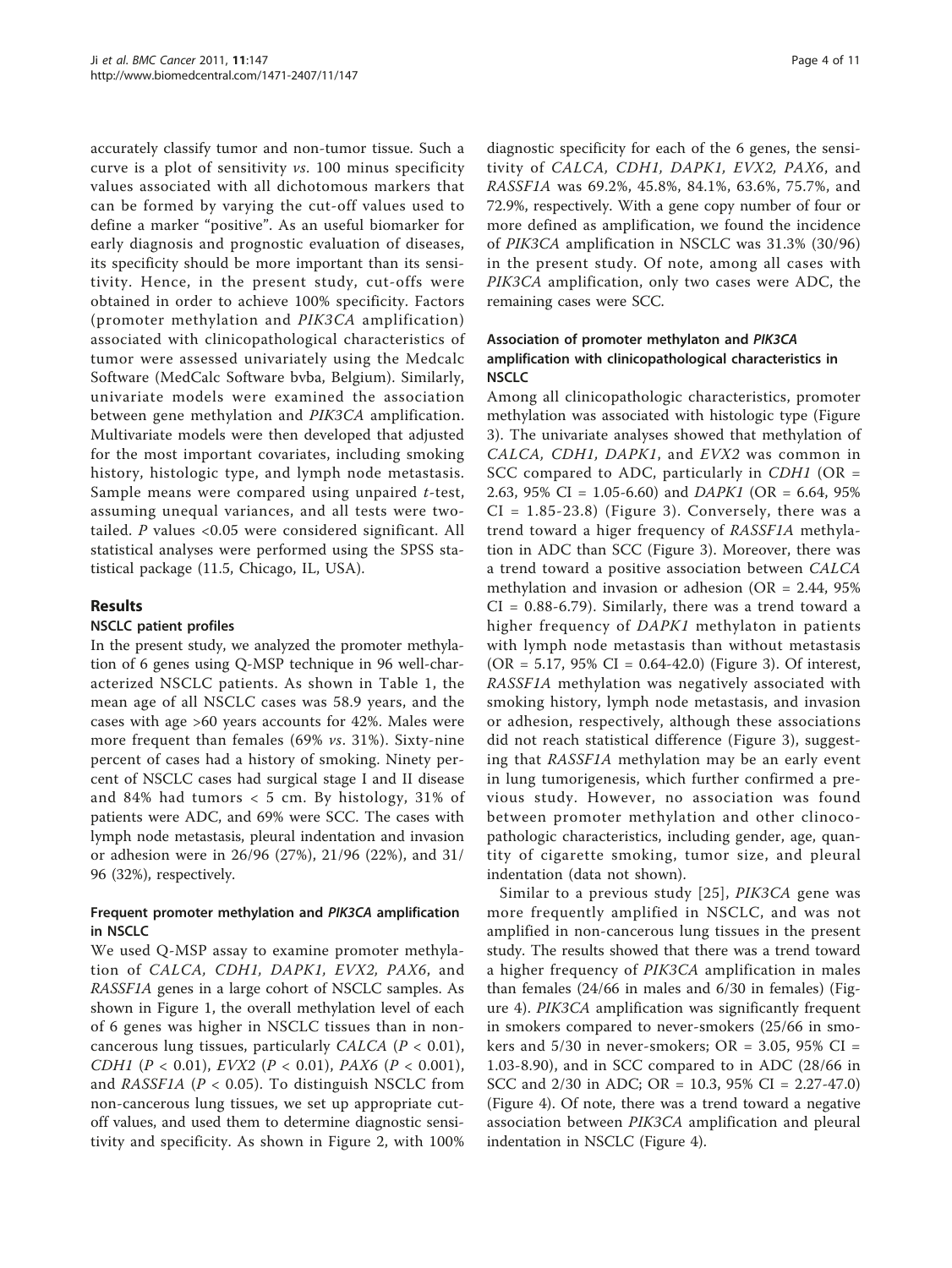<span id="page-4-0"></span>

#### Association of promoter methylation with PIK3CA amplification in NSCLC

To explore the relationship between promoter methylation with PIK3CA amplification in NSCLC, all tumor samples were divided into two groups, one with PIK3CA amplification and the other without PIK3CA amplification. As shown in Figure [5](#page-7-0), methylation level of CALCA  $(P = 0.0006)$  and  $EVX2$   $(P = 0.001)$  was significantly higher in the former group than in the latter group. However, there was not significant association between PIK3CA amplification and methylation level of other genes, including CDH1, DAPK1, PAX6, and RASSF1A (Figure [5](#page-7-0)), suggesting a specific association of PIK3CA amplification with methylation of CALCA and EVX2 in NSCLC.

Univariate analyses indicated that promoter methylation of CALCA was significantly positively associated with *PIK3CA* amplification (OR = 3.05, 95% CI =  $1.03$ -8.99). Conversely, promoter methylation of PAX6 was significantly negatively associated with PIK3CA amplification (OR = 0.27, 95% CI = 0.10-0.72). In order to assess the independent associations between promoter methylation of these genes and PIK3CA amplification, smoking history, histologic type, and lymph node

metastasis, we conducted multiple multivariable logistic regressions (Table [3](#page-8-0)). Similarly, the results showed that there was a trend toward a positive association between CALCA methylation and PIK3CA amplification (OR = 2.55, 95% CI = 0.81-8.08). Promoter methylation of PAX6 was significantly negatively associated with *PIK3CA* amplification (OR = 0.19, 95% CI = 0.06-0.62) (Table [3\)](#page-8-0).

#### **Discussion**

In the present study, we investigated the promoter methylation of the 6 genes in a large cohort of wellcharacterized NSCLC samples using Q-MSP technique and their relationships to PIK3CA amplification. Promoter methylation of these genes, as a mechanism for their silencing, has been frequently observed in NSCLC, parti-cularly CALCA, CDH1, DAPK1, and RASSF1A [[26](#page-9-0)-[28](#page-9-0)]. In addition, this study also involved two new methylation markers, EVX2 and PAX6, which were highly specific for tumor-associated methylation, and little or no methylation was observed in tumor-adjacent normal lung tissue [[29\]](#page-9-0). Our findings showed that the overall methylation level from 5 of 6 genes in tumor tissues was significant higher than in non-cancerous lung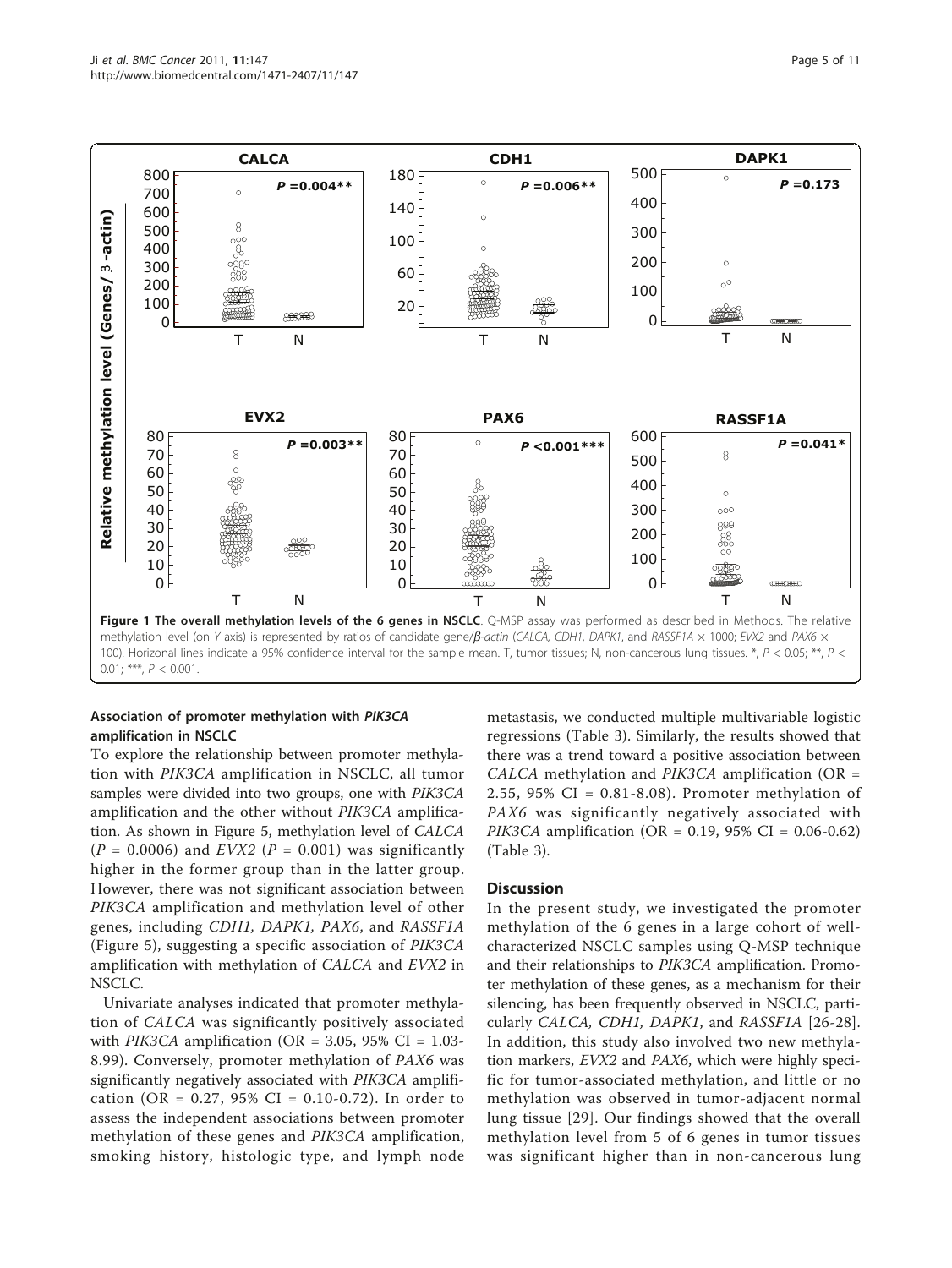<span id="page-5-0"></span>

tissues, including CALCA, CDH1, EVX2, PAX6, and RASSF1A. With 100% diagnostic specificity, excellent sensitivity, ranging from 45.8 to 84.1%, was obtained for each of the 6 genes. However, the analysis of hypermethylation still had a limitation in the present study, which the values of hypermethylation were not established a priori, but were calculated to maximize sensitivity given 100% specificity, the resulting sensitivities might be biased overestimates. To obtain non-biased sensitivity (and specificity) values, cut-offs need to be validated in a separate independent sample. In the present study, we also observed that promoter methylation of certain genes was associated with histologic type. Methylation of CALCA, CDH1, DAPK1, and EVX2 was common in SCC compared to ADC, particularly in  $CDH1$  (OR = 2.63, 95% CI = 1.05-6.60) and DAPK1  $(OR = 6.64, 95\% \text{ CI} = 1.85 - 23.8)$ . Conversely, there was a trend toward a higher frequency of RASSF1A methylation in ADC than SCC, which is consistent with a recent study [[26\]](#page-9-0). Of note, there was a trend toward an association between methylation of CALCA and DAPK1 and invasion or adhesion and lymph node metastasis, suggesting that aberrant methylation of these genes is associated with oncologic outcomes of NSCLC patients. Similar to a previous study [\[30\]](#page-9-0), RASSF1A methylation was negatively associated with smoking history, lymph node metastasis, and invasion or adhesion, respectively. In addition, RASSF1A was more frequently methylated in early tumor stage (data not shown), suggesting that RASSF1A methylation may be an early event in lung tumorigenesis.

Although tobacco smoking plays a dominant role in the development of lung cancer, we did not observe significant association between promoter methylation and smoking history in the present study, in agreement with most studies [[31-34\]](#page-9-0). However, several studies have reported aberrant methylation of tumor-related genes was associated with tobacco smoking [[32](#page-9-0),[35,36](#page-9-0)]. It is possible that smoking-associated lung cancer is complex disease which involved many unique genetic and epigenetic events. Thus, better understanding of the molecular mechanisms underlying this disease would undoubtedly improve the outcomes of such patients.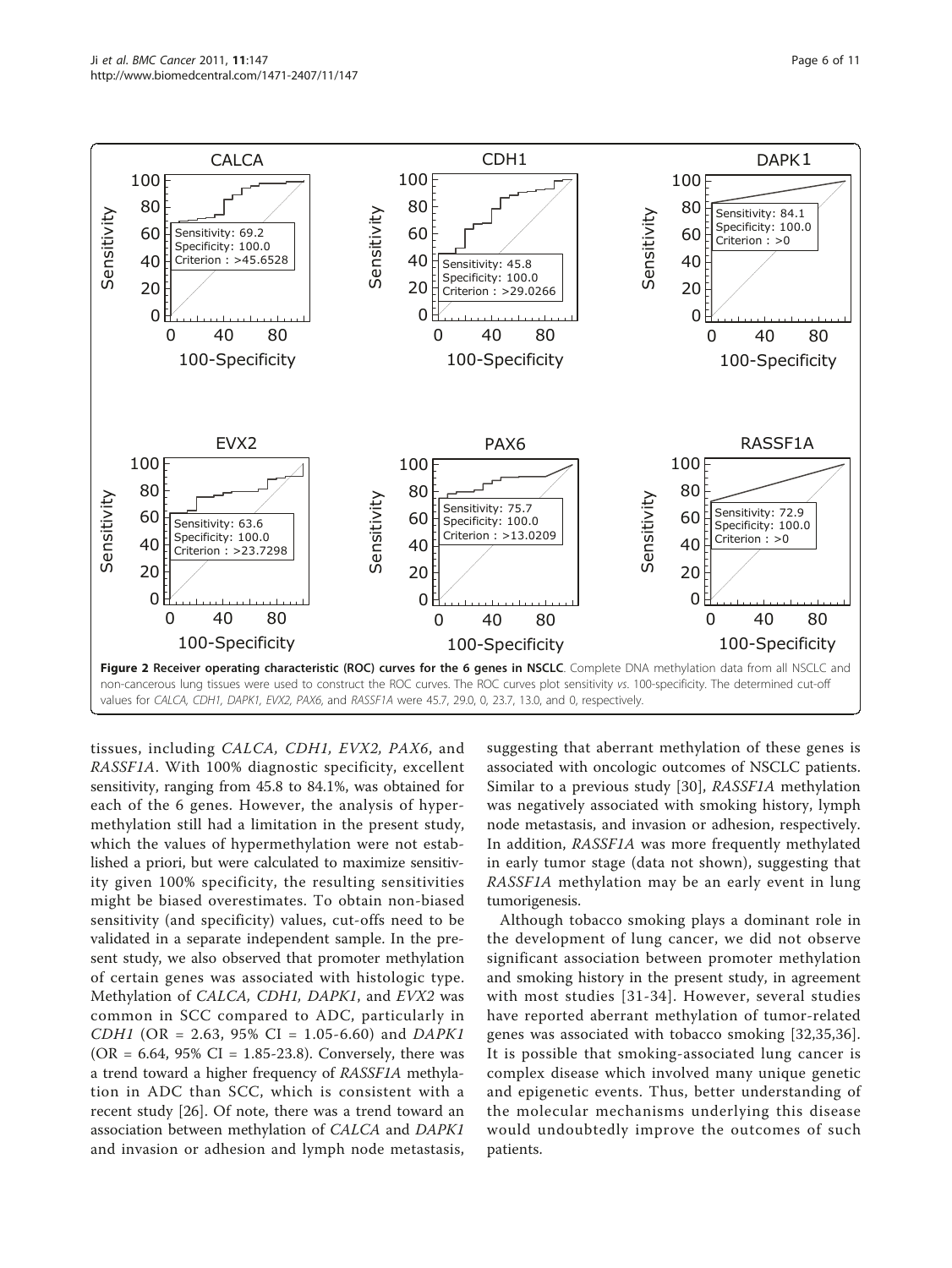<span id="page-6-0"></span>

| <b>Methylated Genes</b>                                                                                                                  |      | Odds Ratio (95% CI)                                                                                                                       |
|------------------------------------------------------------------------------------------------------------------------------------------|------|-------------------------------------------------------------------------------------------------------------------------------------------|
| CALCA                                                                                                                                    |      |                                                                                                                                           |
| Male/Female                                                                                                                              |      | $0.73(0.28-1.90)$                                                                                                                         |
| Smoking history                                                                                                                          |      | 1.43 (0.57-3.57)                                                                                                                          |
| SSC/ADC                                                                                                                                  |      | 2.20 (0.89-5.47)                                                                                                                          |
| Lymph node metastasis                                                                                                                    |      | 1.74 (0.62-4.91)                                                                                                                          |
| Pleural indentation                                                                                                                      |      | $1.18(0.41 - 3.41)$                                                                                                                       |
| Invasion or Adhesion                                                                                                                     |      | 2.44 (0.88-6.79)                                                                                                                          |
| CDH <sub>1</sub>                                                                                                                         |      |                                                                                                                                           |
| Male/Female                                                                                                                              |      | 2.13 (0.86-5.23)                                                                                                                          |
| Smoking history                                                                                                                          |      | 1.41 (0.59-3.39)                                                                                                                          |
| SSC/ADC                                                                                                                                  |      | $2.63$ (1.05-6.60)*                                                                                                                       |
| Lymph node metastasis                                                                                                                    |      | $1.02(0.41 - 2.51)$                                                                                                                       |
| Pleural indentation                                                                                                                      |      | 1.79 (0.67-4.76)                                                                                                                          |
| Invasion or Adhesion                                                                                                                     |      | $0.96(0.41 - 2.27)$                                                                                                                       |
| DAPK1                                                                                                                                    |      |                                                                                                                                           |
| Male/Female                                                                                                                              |      | 1.45 (0.43-4.87)                                                                                                                          |
| Smoking history                                                                                                                          |      | 1.45 (0.43-4.87)                                                                                                                          |
| SSC/ADC                                                                                                                                  |      | $6.64$ (1.85-23.8)*                                                                                                                       |
| Lymph node metastasis                                                                                                                    |      | 5.17 (0.64-42.0)                                                                                                                          |
| Pleural indentation                                                                                                                      |      | 1.63 (0.33-8.02)                                                                                                                          |
| Invasion or Adhesion                                                                                                                     |      | 1.70 (0.43-6.67)                                                                                                                          |
| EVX2                                                                                                                                     |      |                                                                                                                                           |
| Male/Female                                                                                                                              |      | $0.94(0.38-2.33)$                                                                                                                         |
| Smoking history                                                                                                                          |      | 1.16 (0.47-2.85)                                                                                                                          |
| SSC/ADC                                                                                                                                  |      | 2.16 (0.89-5.29)                                                                                                                          |
| Lymph node metastasis                                                                                                                    |      | 1.25 (0.48-3.28)                                                                                                                          |
| Pleural indentation                                                                                                                      |      | $0.81(0.30-2.22)$                                                                                                                         |
| Invasion or Adhesion                                                                                                                     |      | 1.43 (0.57-3.61)                                                                                                                          |
| PAX6                                                                                                                                     |      |                                                                                                                                           |
| Male/Female                                                                                                                              |      | 1.04 (0.37-2.88)                                                                                                                          |
| Smoking history                                                                                                                          |      | $0.78(0.27 - 2.25)$                                                                                                                       |
|                                                                                                                                          |      |                                                                                                                                           |
| SSC/ADC<br>Lymph node metastasis                                                                                                         |      | 1.04 (0.37-2.88)                                                                                                                          |
| Pleural indentation                                                                                                                      |      | $0.74(0.26-2.09)$                                                                                                                         |
| Invasion or Adhesion                                                                                                                     |      | 2.04 (0.54-7.69)                                                                                                                          |
|                                                                                                                                          |      | 1.84 (0.61-5.56)                                                                                                                          |
| RASSF1A                                                                                                                                  |      |                                                                                                                                           |
| Male/Female                                                                                                                              |      | $0.75(0.28-2.05)$                                                                                                                         |
| Smoking history                                                                                                                          |      | $0.58(0.20-1.62)$                                                                                                                         |
| SSC/ADC                                                                                                                                  |      | $0.31$ (0.10-0.99)*                                                                                                                       |
| Lymph node metastasis                                                                                                                    |      | $0.47(0.18-1.25)$                                                                                                                         |
| Pleural indentation                                                                                                                      |      | 1.76 (0.53-5.84)                                                                                                                          |
| Invasion or Adhesion                                                                                                                     |      | $0.44(0.17-1.11)$                                                                                                                         |
|                                                                                                                                          |      | النب                                                                                                                                      |
| 1.0<br>0.1                                                                                                                               | 10.0 | 100.0                                                                                                                                     |
|                                                                                                                                          |      | Figure 3 Relationship of promoter methylation (Odds Ratios) with tumor characteristics of NSCLC. Multiple univariate logistic-regressions |
| were performed with the use of methylation data for the 6 genes that were defined as 'positive' or 'negative' through receiver operating |      |                                                                                                                                           |

It has recently become clear that PI3K/Akt pathway is frequently activated in human cancers [\[15,37](#page-9-0)], and plays an important role in the regulation of cell growth, proliferation, and survival and is involved in human tumorigenesis [[15](#page-9-0)]. In recent years, many oncologists have mainly focused on PIK3CA. In addition to PIK3CA mutations [[38,39\]](#page-9-0), PIK3CA amplification was frequently found in lung cancer, and promoted lung tumorigenesis through overactivation of PI3K/Akt signaling pathway [[12,13,25,39\]](#page-9-0). Similar to the previous studies, in the present study, we found high frequency of PIK3CA amplification in Chinese NSCLC population. Moreover, PIK3CA amplification was significantly associated with smoking history and histologic type, which was more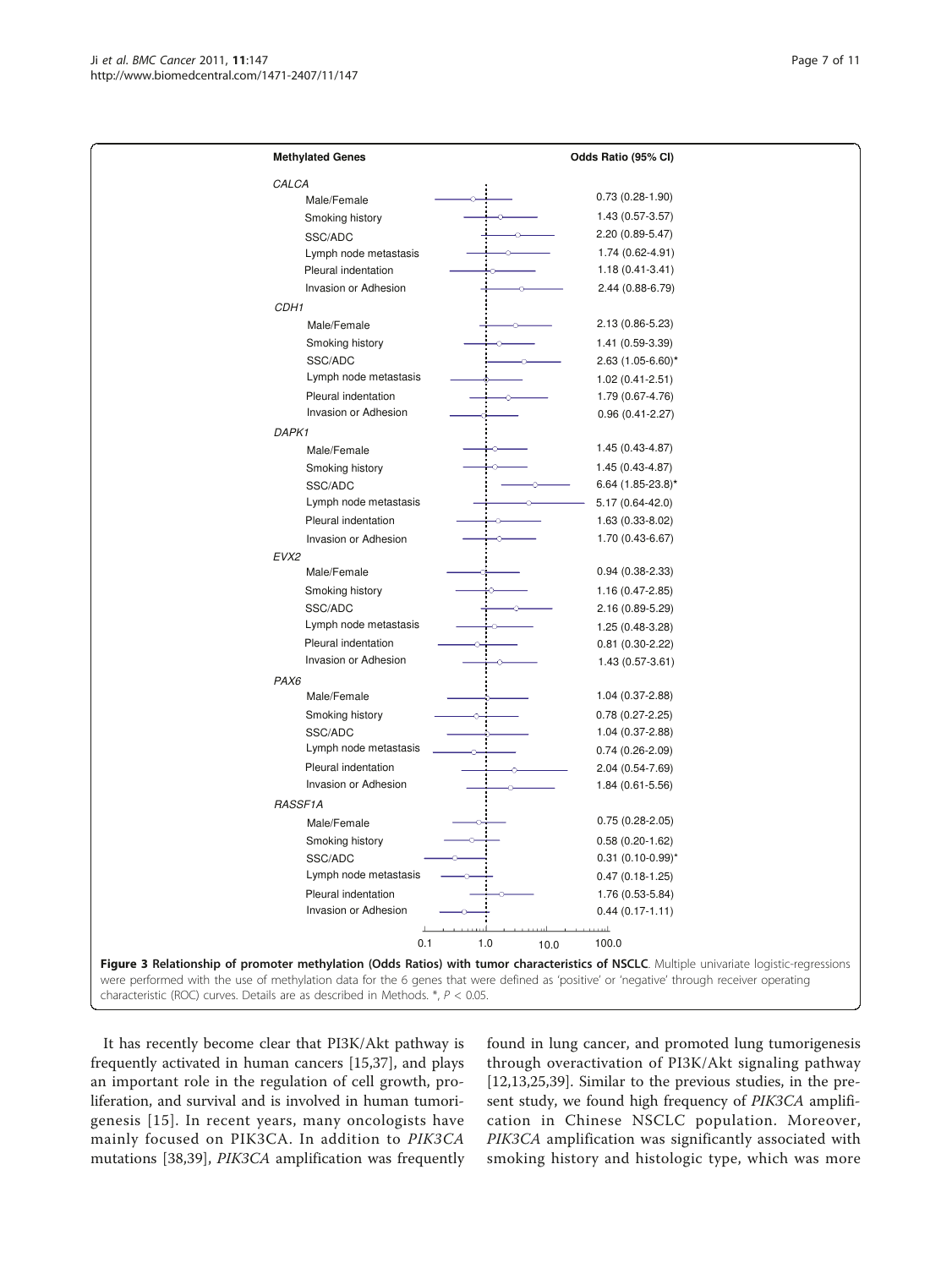<span id="page-7-0"></span>

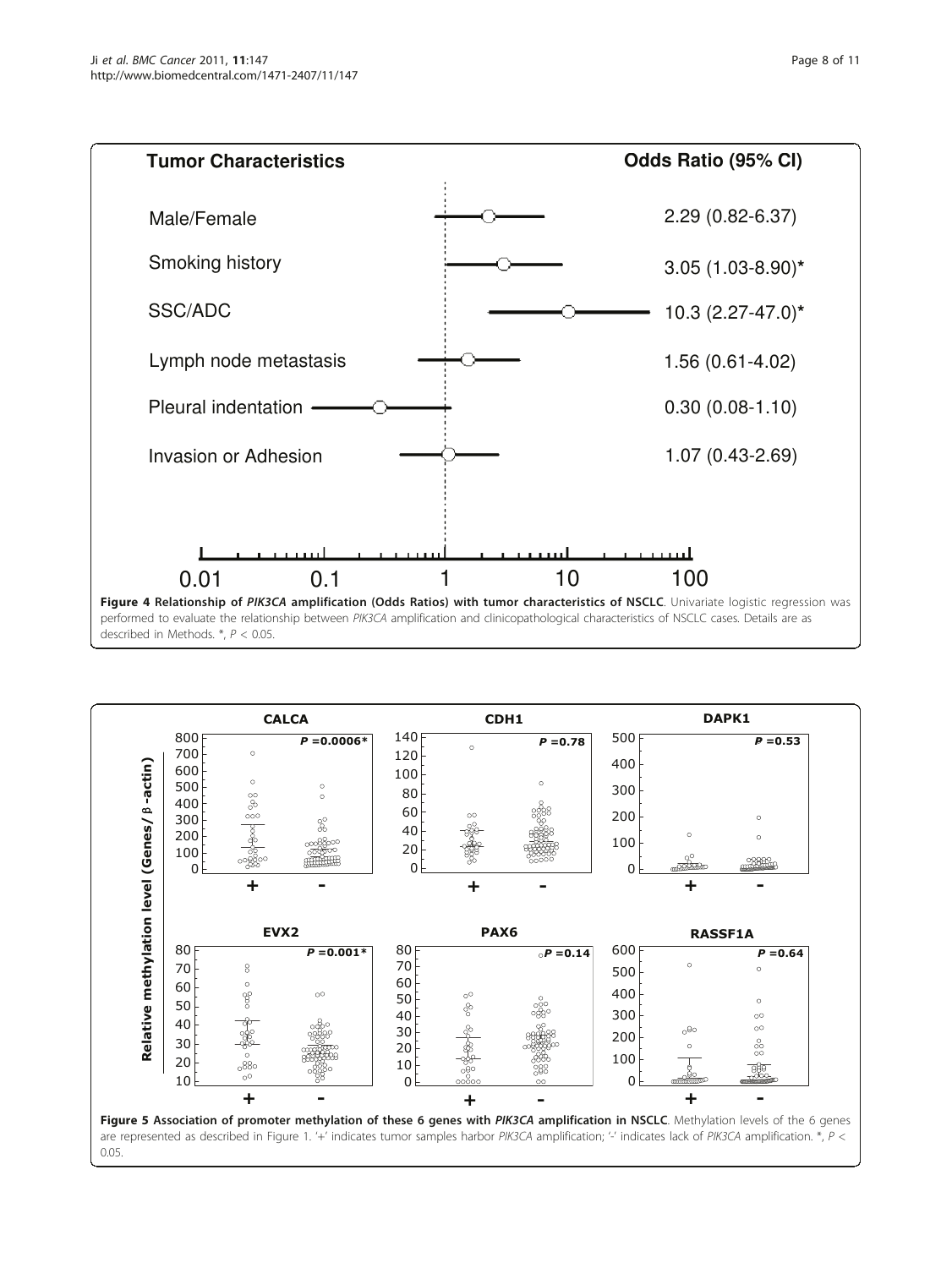| Genes            | PIK3CA amplification  | Smoking history     | SSC vs. ADC        | Lymph node metastasis  |  |
|------------------|-----------------------|---------------------|--------------------|------------------------|--|
| <b>CALCA</b>     | 2.55 (0.81-8.08)      | 1.08 (0.41-2.84)    | 1.46 (0.51-4.16)   | 1.38 (0.44-4.31)       |  |
| CDH <sub>1</sub> | $0.42(0.16-1.12)$     | 1.35 (0.52-3.47)    | 4.01 (1.37-11.79)* | $0.64(0.24-1.75)$      |  |
| DAPK1            | $0.59(0.11-3.15)$     | 1.45 (0.39-5.30)    | 6.09 (1.25-29.66)* | 2.26 (0.24-21.44)      |  |
| EVX <sub>2</sub> | .31 (0.47-3.69)       | $0.94(0.36-2.43)$   | 2.06 (0.73-5.84)   | $0.92(0.32 - 2.65)$    |  |
| PAX <sub>6</sub> | $0.19(0.06 - 0.62)^*$ | $0.97(0.31 - 3.11)$ | 2.62 (0.68-10.14)  | $0.62$ $(0.19 - 2.05)$ |  |
| <b>RASSF1A</b>   | 1.63 (0.57-4.70)      | $0.65(0.22 - 1.95)$ | $0.32(0.09-1.18)$  | $0.67(0.24 - 1.87)$    |  |
|                  |                       |                     |                    |                        |  |

<span id="page-8-0"></span>Table 3 Promoter methylation of individual genes in NSCLC - multivariable models assessing PIK3CA amplification, smoking history, histologic type, and lymph node metastasis  $(OR<sup>†</sup>$  and 95%CI)

† OR: odds ratio with 95% confidence interval, adjusted for multiple comparisions.

\* Significant at  $P < 0.05$ .

frequent in smokers compared to never-smokers, and in SCC compared to in ADC. Of note, although no statistical difference was noted, PIK3CA amplification was negatively associated with pleural indentation in NSCLC. However, pleural indentation is a well-known imaging sign on chest computed tomography (CT) that suggests a possible pleural invasion by peripheral NSCLC, particularly ADC [[40,41](#page-10-0)]. Importantly, pleural involvement was significantly correlated with a poor prognosis in NSCLC, suggesting that pleural involvement may be one of most important factors to affect on the prognosis of NSCLC [\[42](#page-10-0)]. One possibility to explain this contradiction is that, PIK3CA gene was more frequently amplified in SCC, not ADC, whereas pleural indentation is more common in ADC.

It has been suggested the epigenetic alterations might addict cells to certain oncogenic pathways, predisposing cells to the accumulations of genetic mutations, which drives tumor progression [\[43\]](#page-10-0). On the other hand, overactivation of certain oncogenic pathways can affect the activity of methytransferase, and potentially the methylation activity and regulation of gene transcription, such as RAS/RAF/MEK/ERK pathway (MAPK pathway) [[44-47\]](#page-10-0). Recently, a number of tumor-related genes were found to be aberrantly methylated in association with the MAPK pathway overactivated by BRAF mutation in human cancers, such as *hMLH1* in colon cancer [[48\]](#page-10-0), and SLC5A8 in thyroid cancer [[49\]](#page-10-0). Of note, our previous study showed that PTEN gene was aberrantly methylated in association with activating genetic alterations in PI3K/Akt pathway, including PIK3CA amplification [[20\]](#page-9-0). Moreover, another study showed that the differences in the evolvement of epigenetic alterations between the EGFR and K-ras mutation-mediated tumorigenesis and suggested that the specific interation of genetic and epigenetic events in lung tumorigenesis [[21](#page-9-0)]. In the present study, we found that promoter methylation of CALCA, EVX2, and PAX6 was significantly associated with PIK3CA amplification in NSCLC, however, such association was not seen with other gene

methylation, suggesting that epigenetic alterations of these three genes may specifically occur as a consequence of overactivation of PI3K/Akt pathway in NSCLC.

#### Conclusions

In summary, the results of the present study provided evidence that multiple genes were aberrantly methylated during the process of lung tumorigenesis. We found highly frequent PIK3CA amplification in Chinese NSCLC cases, but not in non-cancerous lung tissues, implicating PI3K/Akt pathway in lung tumorigenesis. Importantly, we have the first time revealed significant associations of gene methylation with PIK3CA amplification in NSCLC, which is consistent with a model which aberrant methylation and hence silencing of a number of tumor-related genes, which coexisted with activating genetic alterations of PI3K/Akt pathway, may be a consequence of overactivation of this pathway. Further studies are needed to explore the molecular mechanisms underling the link between such genetic and epigenetic events.

#### Acknowledgements

This work was supported by the National Natural Science Foundation of China (No. 30901459 and 30973372) and the Fundamental Research Funds for the Central Universities.

#### Author details

<sup>1</sup>Department of Endocrinology, The First Affiliated Hospital of Xi'an Jiaotong University College of Medicine, Xi'an 710061, the People's Republic of China. <sup>2</sup> <sup>2</sup>Department of Endocrinology and Metabolism, The First Affiliated Hospital of China Medical University, Shenyang 110001, the People's Republic of China.

#### Authors' contributions

MJ and PH conceived and designed the experiments. MJ, HG and CG performed the experiments. MJ and PH collected the samples and analyzed the data. BS and PH contributed reagents/materials/analysis tools. MJ and PH Wrote the paper. All authors are in agreement with the content of the manuscript and this submission.

#### Competing interests

The authors declare that they have no competing interests.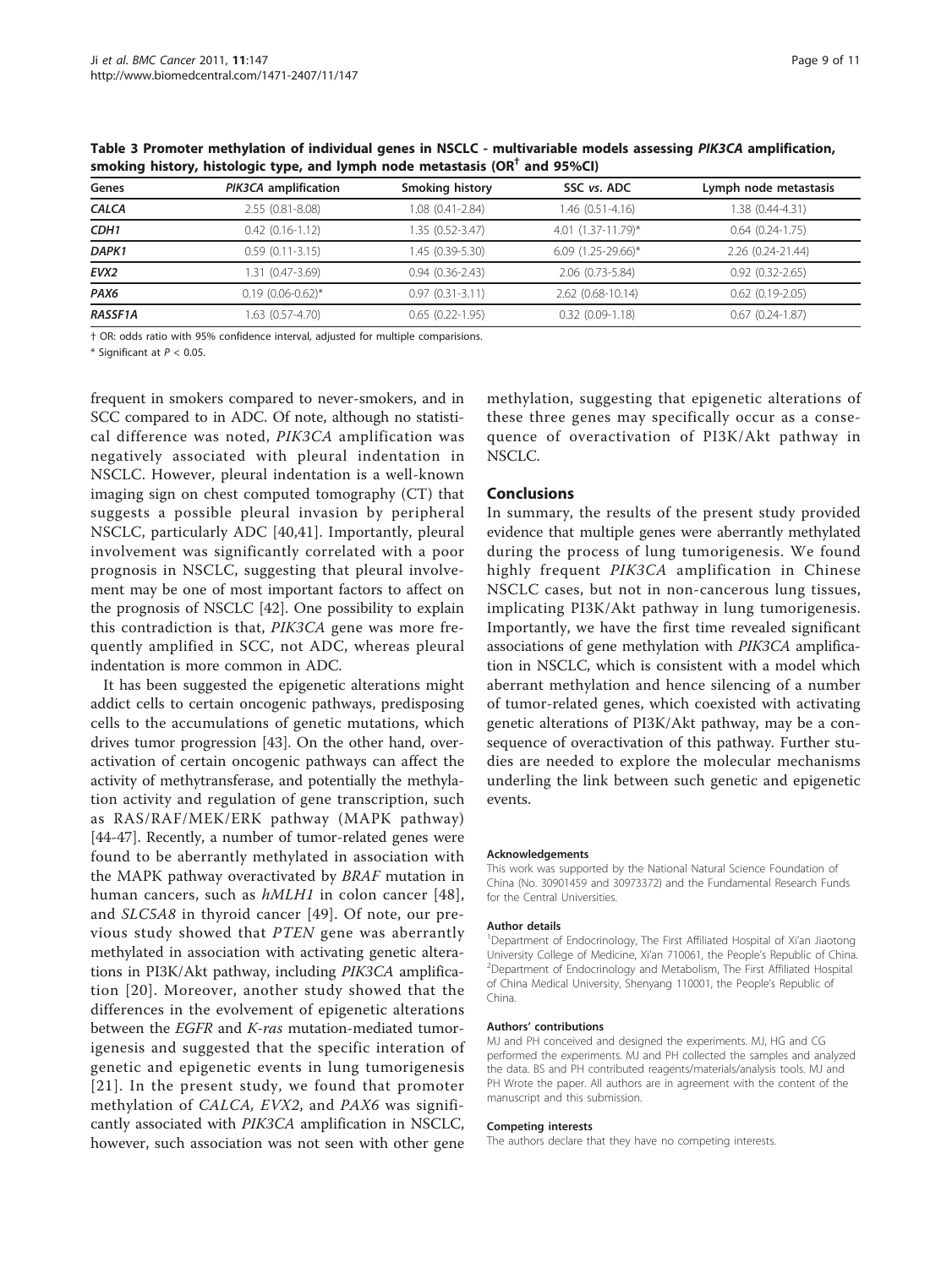<span id="page-9-0"></span>Received: 12 July 2010 Accepted: 20 April 2011 Published: 20 April 2011

#### References

- 1. Song F, He M, Li H, Qian B, Wei Q, Zhang W, Chen K, Hao X: [A cancer](http://www.ncbi.nlm.nih.gov/pubmed/18095173?dopt=Abstract) [incidence survey in Tianjin: the third largest city in China-between 1981](http://www.ncbi.nlm.nih.gov/pubmed/18095173?dopt=Abstract) [and 2000.](http://www.ncbi.nlm.nih.gov/pubmed/18095173?dopt=Abstract) Cancer Causes Control 2008, 19:443-450.
- 2. Yang L, Parkin DM, Li LD, Chen YD, Bray F: [Estimation and projection of](http://www.ncbi.nlm.nih.gov/pubmed/15150609?dopt=Abstract) [the national profile of cancer mortality in China: 1991-2005.](http://www.ncbi.nlm.nih.gov/pubmed/15150609?dopt=Abstract) Br J Cancer 2004, 90:2157-2166.
- 3. Molina JR, Yang P, Cassivi SD, Schild SE, Adjei AA: [Non-small cell slung](http://www.ncbi.nlm.nih.gov/pubmed/18452692?dopt=Abstract) [cancer: epidemiology, risk factors, treatment, and survivorship.](http://www.ncbi.nlm.nih.gov/pubmed/18452692?dopt=Abstract) Mayo Clin Proc 2008, 83:584-594.
- 4. Kato H, Ichinose Y, Ohta M, Hata E, Tsubota N, Tada H, Watanabe Y, Wada H, Tsuboi M, Hamajima N, et al: [Japan Lung Cancer Research Group](http://www.ncbi.nlm.nih.gov/pubmed/15102997?dopt=Abstract) [on Postsurgical Adjuvant Chemotherapy. A randomized trial of adjuvant](http://www.ncbi.nlm.nih.gov/pubmed/15102997?dopt=Abstract) [chemotherapy with uracil-tegafur for adenocarcinoma of the lung.](http://www.ncbi.nlm.nih.gov/pubmed/15102997?dopt=Abstract) N Engl J Med 2004, 350:1713-1721.
- 5. Winton T, Livingston R, Johnson D, Rigas J, Johnston M, Butts C, Cormier Y, Goss G, Inculet R, Vallieres E, et al: [National Cancer Institute of Canada](http://www.ncbi.nlm.nih.gov/pubmed/15972865?dopt=Abstract) [Clinical Trials Group; National Cancer Institute of the United States](http://www.ncbi.nlm.nih.gov/pubmed/15972865?dopt=Abstract) [Intergroup JBR.10 Trial Investigators. Vinorelbine plus cisplatin vs.](http://www.ncbi.nlm.nih.gov/pubmed/15972865?dopt=Abstract) [observation in resected non-small-cell lung cancer.](http://www.ncbi.nlm.nih.gov/pubmed/15972865?dopt=Abstract) N Engl J Med 2005, 352:2589-2597.
- Hotta K, Matsuo K, Ueoka H, Kiura K, Tabata M, Tanimoto M: [Role of](http://www.ncbi.nlm.nih.gov/pubmed/15326194?dopt=Abstract) [adjuvant chemotherapy in patients with resected non-small-cell lung](http://www.ncbi.nlm.nih.gov/pubmed/15326194?dopt=Abstract) [cancer: reappraisal with a meta-analysis of randomized controlled trials.](http://www.ncbi.nlm.nih.gov/pubmed/15326194?dopt=Abstract) J Clin Oncol 2004, 22:3860-3867.
- 7. Keohavong P, DeMichele MA, Melacrinos AC, Landreneau RJ, Weyant RJ, Siegfried JM: [Detection of K-ras mutations in lung carcinomas:](http://www.ncbi.nlm.nih.gov/pubmed/9816185?dopt=Abstract) [relationship to prognosis.](http://www.ncbi.nlm.nih.gov/pubmed/9816185?dopt=Abstract) Clin Cancer Res 1996, 2:411-418.
- 8. Le Calvez F, Mukeria A, Hunt JD, Kelm O, Hung RJ, Tanière P, Brennan P, Boffetta P, Zaridze DG, Hainaut P: [TP53 and KRAS mutation load and](http://www.ncbi.nlm.nih.gov/pubmed/15958551?dopt=Abstract) [types in lung cancers in relation to tobacco smoke: distinct patterns in](http://www.ncbi.nlm.nih.gov/pubmed/15958551?dopt=Abstract) [never, former, and current smokers.](http://www.ncbi.nlm.nih.gov/pubmed/15958551?dopt=Abstract) Cancer Res 2005, 65:5076-5083.
- 9. Kosaka T, Yatabe Y, Endoh H, Kuwano H, Takahashi T, Mitsudomi T: [Mutations of the epidermal growth factor receptor gene in lung cancer:](http://www.ncbi.nlm.nih.gov/pubmed/15604253?dopt=Abstract) [biological and clinical implications.](http://www.ncbi.nlm.nih.gov/pubmed/15604253?dopt=Abstract) Cancer Res 2004, 64:8919-8923.
- 10. Gray JW, Collins C: [Genome changes and gene expression in human](http://www.ncbi.nlm.nih.gov/pubmed/10688864?dopt=Abstract) [solid tumors.](http://www.ncbi.nlm.nih.gov/pubmed/10688864?dopt=Abstract) Carcinogenesis 2000, 21:443-452.
- 11. Balsara BR, Sonoda G, du Manoir S, Siegfried JM, Gabrielson E, Testa JR: [Comparative genomic hybridization analysis detects frequent, often](http://www.ncbi.nlm.nih.gov/pubmed/9187106?dopt=Abstract) [high-level, overrepresentation of DNA sequences at 3q, 5p, 7p, and 8q](http://www.ncbi.nlm.nih.gov/pubmed/9187106?dopt=Abstract) [in human non-small cell lung carcinomas.](http://www.ncbi.nlm.nih.gov/pubmed/9187106?dopt=Abstract) Cancer Res 1997, 57:2116-2120.
- 12. Bjorkqvist AM, Husgafvel-Pursiainen K, Anttila S, Karjalainen A, Tammilehto L, Mattson K, Vainio H, Knuutila S: [DNA gains in 3q occur frequently in](http://www.ncbi.nlm.nih.gov/pubmed/9591638?dopt=Abstract) [squamous cell carcinoma of the lung, but not in adenocarcinoma.](http://www.ncbi.nlm.nih.gov/pubmed/9591638?dopt=Abstract) Genes Chromosomes Cancer 1998, 22:79-82.
- 13. Massion PP, Kuo WL, Stokoe D, Olshen AB, Treseler PA, Chin K, Chen C, Polikoff D, Jain AN, Pinkel D, et al: [Genomic copy number analysis of non](http://www.ncbi.nlm.nih.gov/pubmed/12097266?dopt=Abstract)[small cell lung cancer using array comparative genomic hybridization:](http://www.ncbi.nlm.nih.gov/pubmed/12097266?dopt=Abstract) [implications of the phosphatidylinositol 3-kinase pathway.](http://www.ncbi.nlm.nih.gov/pubmed/12097266?dopt=Abstract) Cancer Res 2002, 62:3636-3640.
- 14. Vanhaesebroeck B, Stein RC, Waterfield MD: [The study of phosphoinositide](http://www.ncbi.nlm.nih.gov/pubmed/8909804?dopt=Abstract) [3-kinase function.](http://www.ncbi.nlm.nih.gov/pubmed/8909804?dopt=Abstract) Cancer Surv 1996, 27:249-270.
- 15. Vivanco I, Sawyers CL: [The phosphatidylinositol 3-Kinase AKT pathway in](http://www.ncbi.nlm.nih.gov/pubmed/12094235?dopt=Abstract) [human cancer.](http://www.ncbi.nlm.nih.gov/pubmed/12094235?dopt=Abstract) Nat Rev Cancer 2002, 2:489-501.
- 16. Palmisano WA, Divine KK, Saccomanno G, Gilliland FD, Baylin SB, Herman JG, Belinsky SA: [Predicting lung cancer by detecting aberrant](http://www.ncbi.nlm.nih.gov/pubmed/11085511?dopt=Abstract) [promoter methylation in sputum.](http://www.ncbi.nlm.nih.gov/pubmed/11085511?dopt=Abstract) Cancer Res 2000, 60:5954-5958.
- 17. Risch A, Plass C: [Lung cancer epigenetics and genetics.](http://www.ncbi.nlm.nih.gov/pubmed/18425819?dopt=Abstract) Int J Cancer 2008, 123:1-7.
- 18. Zochbauer-Muller S, Fong KM, Virmani AK, Geradts J, Gazdar AF, Minna JD: [Aberrant promoter methylation of multiple genes in non-small cell lung](http://www.ncbi.nlm.nih.gov/pubmed/11196170?dopt=Abstract) [cancers.](http://www.ncbi.nlm.nih.gov/pubmed/11196170?dopt=Abstract) Cancer Res 2001, 61:249-255.
- 19. Safar AM, Spencer H, Su X, Coffey M, Cooney CA, Ratnasinghe LD, Hutchins LF, Fan CY: [Methylation profiling of archived non-small cell lung](http://www.ncbi.nlm.nih.gov/pubmed/15958624?dopt=Abstract) [cancer: a promising prognostic system.](http://www.ncbi.nlm.nih.gov/pubmed/15958624?dopt=Abstract) Clin Cancer Res 2005, 11:4400-4405.
- 20. Hou P, Ji M, Xing M: [Association of PTEN gene methylation with genetic](http://www.ncbi.nlm.nih.gov/pubmed/18831514?dopt=Abstract) [alterations in the phosphatidylinositol 3-kinase/AKT signaling pathway in](http://www.ncbi.nlm.nih.gov/pubmed/18831514?dopt=Abstract) [thyroid tumors.](http://www.ncbi.nlm.nih.gov/pubmed/18831514?dopt=Abstract) Cancer 2008, 113:2440-2447.
- 21. Toyooka S, Tokumo M, Shigematsu H, Matsuo K, Asano H, Tomii K, Ichihara S, Suzuki M, Aoe M, Date H, et al: [Mutational and epigenetic](http://www.ncbi.nlm.nih.gov/pubmed/16452191?dopt=Abstract) [evidence for independent pathways for lung adenocarcinomas arising in](http://www.ncbi.nlm.nih.gov/pubmed/16452191?dopt=Abstract) [smokers and never smokers.](http://www.ncbi.nlm.nih.gov/pubmed/16452191?dopt=Abstract) Cancer Res 2006, 66:1371-1375.
- 22. Wu G, Mambo E, Guo Z, Hu S, Huang X, Gollin SM, Trink B, Ladenson PW, Sidransky D, Xing M: [Uncommon mutation, but common amplifications,](http://www.ncbi.nlm.nih.gov/pubmed/15928251?dopt=Abstract) [of the PIK3CA gene in thyroid tumors.](http://www.ncbi.nlm.nih.gov/pubmed/15928251?dopt=Abstract) J Clin Endocrinol Metab 2005, 90:4688-4693.
- 23. Engelman JA, Zejnullahu K, Mitsudomi T, Song Y, Hyland C, Park JO, Lindeman N, Gale CM, Zhao X, Christensen J, et al: [MET amplification leads](http://www.ncbi.nlm.nih.gov/pubmed/17463250?dopt=Abstract) [to gefitinib resistance in lung cancer by activating ERBB3 signaling.](http://www.ncbi.nlm.nih.gov/pubmed/17463250?dopt=Abstract) Science 2007, 316:1039-1043.
- 24. Hou P, Liu D, Shan Y, Hu S, Studeman K, Condouris S, Wang Y, Trink A, El-Naggar AK, Tallini G, et al: [Genetic alterations and their relationship in the](http://www.ncbi.nlm.nih.gov/pubmed/17317825?dopt=Abstract) [phosphatidylinositol 3-kinase/Akt pathway in thyroid cancer.](http://www.ncbi.nlm.nih.gov/pubmed/17317825?dopt=Abstract) Clin Cancer Res 2007, 13:1161-1170.
- 25. Kawano O, Sasaki H, Okuda K, Yukiue H, Yokoyama T, Yano M, Fujii Y: [PIK3CA gene amplification in Japanese non-small cell lung cancer.](http://www.ncbi.nlm.nih.gov/pubmed/17681398?dopt=Abstract) Lung Cancer 2007, 58:159-160.
- 26. Hawes SE, Stern JE, Feng Q, Wiens LW, Rasey JS, Lu H, Kiviat NB, Vesselle H: [DNA hypermethylation of tumors from non-small cell lung cancer](http://www.ncbi.nlm.nih.gov/pubmed/19945765?dopt=Abstract) [\(NSCLC\) patients is associated with gender and histologic type.](http://www.ncbi.nlm.nih.gov/pubmed/19945765?dopt=Abstract) Lung Cancer 2010, 69:172-179.
- 27. Wang Y, Zhang D, Zheng W, Luo J, Bai Y, Lu Z: [Multiple gene methylation](http://www.ncbi.nlm.nih.gov/pubmed/18286531?dopt=Abstract) [of nonsmall cell lung cancers evaluated with 3-dimensional microarray.](http://www.ncbi.nlm.nih.gov/pubmed/18286531?dopt=Abstract) Cancer 2008, 112:1325-1336.
- 28. Brock MV, Hooker CM, Ota-Machida E, Han Y, Guo M, Ames S, Glöckner S, Piantadosi S, Gabrielson E, Pridham G, et al: [DNA methylation markers and](http://www.ncbi.nlm.nih.gov/pubmed/18337602?dopt=Abstract) [early recurrence in stage I lung cancer.](http://www.ncbi.nlm.nih.gov/pubmed/18337602?dopt=Abstract) N Engl J Med 2008, 358:1118-1128.
- 29. Rauch TA, Zhong X, Wu X, Wang M, Kernstine KH, Wang Z, Riggs AD, Pfeifer GP: [High-resolution mapping of DNA hypermethylation and](http://www.ncbi.nlm.nih.gov/pubmed/18162535?dopt=Abstract) [hypomethylation in lung cancer.](http://www.ncbi.nlm.nih.gov/pubmed/18162535?dopt=Abstract) Proc Natl Acad Sci USA 2008, 105:252-257.
- 30. Honorio S, Agathanggelou A, Schuermann M, Pankow W, Viacava P, Maher ER, Latif F: [Detection of RASSF1A aberrant promoter](http://www.ncbi.nlm.nih.gov/pubmed/12527916?dopt=Abstract) [hypermethylation in sputum from chronic smokers and ductal](http://www.ncbi.nlm.nih.gov/pubmed/12527916?dopt=Abstract) [carcinoma in situ from breast cancer patients.](http://www.ncbi.nlm.nih.gov/pubmed/12527916?dopt=Abstract) Oncogene 2003, 22:147-150.
- 31. Brabender J, Usadel H, Danenberg KD, Metzger R, Schneider PM, Lord RV, Wickramasinghe K, Lum CE, Park J, Salonga D, et al: [Adenomatous](http://www.ncbi.nlm.nih.gov/pubmed/11429699?dopt=Abstract) [polyposis coli gene promoter hypermethylation in non-small cell lung](http://www.ncbi.nlm.nih.gov/pubmed/11429699?dopt=Abstract) [cancer is associated with survival.](http://www.ncbi.nlm.nih.gov/pubmed/11429699?dopt=Abstract) Oncogene 2001, 20:3528-3532.
- 32. Kim DH, Nelson HH, Wiencke JK, Zheng S, Christiani DC, Wain JC, Mark EJ, Kelsey KT: [p16\(INK4a\) and histology-specific methylation of CpG islands](http://www.ncbi.nlm.nih.gov/pubmed/11309302?dopt=Abstract) [by exposure to tobacco smoke in non-small cell lung cancer.](http://www.ncbi.nlm.nih.gov/pubmed/11309302?dopt=Abstract) Cancer Res 2001, 61:3419-3424.
- 33. Kim DH, Nelson HH, Wiencke JK, Christiani DC, Wain JC, Mark EJ, Kelsey KT: [Promoter methylation of DAP-kinase: association with advanced stage in](http://www.ncbi.nlm.nih.gov/pubmed/11313923?dopt=Abstract) [non-small cell lung cancer.](http://www.ncbi.nlm.nih.gov/pubmed/11313923?dopt=Abstract) Oncogene 2001, 20:1765-1770.
- 34. Sanchez-Cespedes M, Decker PA, Doffek KM, Esteller M, Westra WH, Alawi EA, Herman JG, Demeure MJ, Sidransky D, Ahrendt SA: [Increased loss](http://www.ncbi.nlm.nih.gov/pubmed/11280771?dopt=Abstract) [of chromosome 9p21 but not p16 inactivation in primary non-small cell](http://www.ncbi.nlm.nih.gov/pubmed/11280771?dopt=Abstract) [lung cancer from smokers.](http://www.ncbi.nlm.nih.gov/pubmed/11280771?dopt=Abstract) Cancer Res 2001, 61:2092-2096.
- 35. Kersting M, Friedl C, Kraus A, Behn M, Pankow W, Schuermann M: [Differential frequencies of p16\(INK4a\) promoter hypermethylation, p53](http://www.ncbi.nlm.nih.gov/pubmed/10986054?dopt=Abstract) [mutation, and K-ras mutation in exfoliative material mark the](http://www.ncbi.nlm.nih.gov/pubmed/10986054?dopt=Abstract) [development of lung cancer in symptomatic chronic smokers.](http://www.ncbi.nlm.nih.gov/pubmed/10986054?dopt=Abstract) J Clin Oncol 2000, 18:3221-3229.
- 36. Toyooka S, Maruyama R, Toyooka KO, McLerran D, Feng Z, Fukuyama Y, Virmani AK, Zochbauer-Muller S, Tsukuda K, Sugio K, et al: [Smoke](http://www.ncbi.nlm.nih.gov/pubmed/12455028?dopt=Abstract) [exposure, histologic type and geography-related differences in the](http://www.ncbi.nlm.nih.gov/pubmed/12455028?dopt=Abstract) [methylation profiles of non-small cell lung cancer.](http://www.ncbi.nlm.nih.gov/pubmed/12455028?dopt=Abstract) Int J Cancer 2003, 103:153-160.
- 37. Samuels Y, Ericson K: [Oncogenic PI3K and its role in cancer.](http://www.ncbi.nlm.nih.gov/pubmed/16357568?dopt=Abstract) Curr Opin Oncol 2006, 18:77-82.
- 38. Kawano O, Sasaki H, Endo K, Suzuki E, Haneda H, Yukiue H, Kobayashi Y, Yano M, Fujii Y: [PIK3CA mutation status in Japanese lung cancer patients.](http://www.ncbi.nlm.nih.gov/pubmed/16930767?dopt=Abstract) Lung Cancer 2006, 54:209-215.
- 39. Okudela K, Suzuki M, Kageyama S, Bunai T, Nagura K, Igarashi H, Takamochi K, Suzuki K, Yamada T, Niwa H, et al: [PIK3CA mutation and](http://www.ncbi.nlm.nih.gov/pubmed/17803655?dopt=Abstract) [amplification in human lung cancer.](http://www.ncbi.nlm.nih.gov/pubmed/17803655?dopt=Abstract) Pathol Int 2007, 57:664-671.